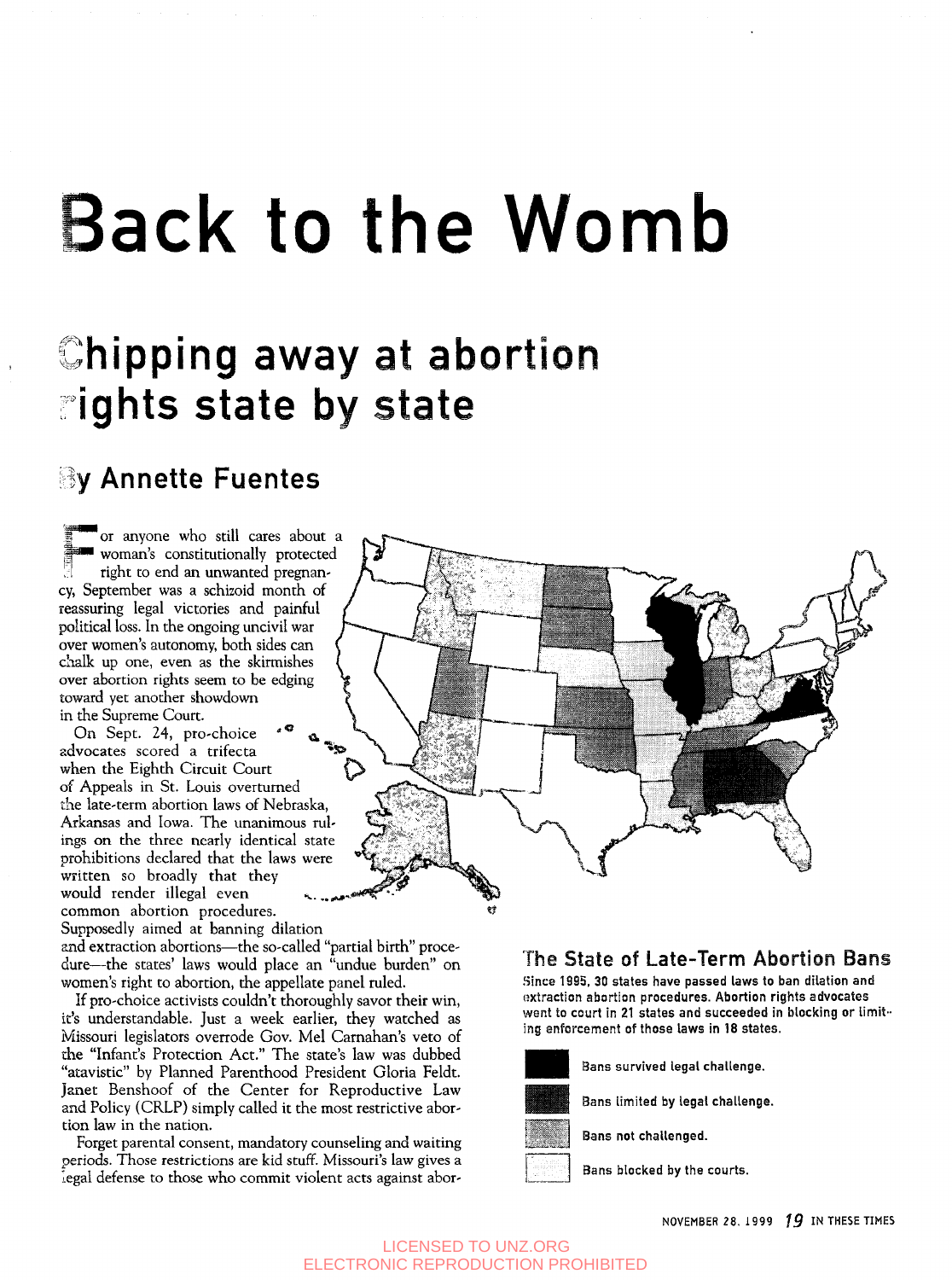tion clinics or providers; it creates the crime of infanticide as a felony punishable by life in prison, and makes both the doctor and the patient receiving an abortion criminally liable. And in so doing, Missouri's law imposes harsher restrictions on women and providers than existed in the state before *Roe v. Wade* in 1973. For now, an injunction puts the law on hold until a trial in March 2000 decides its constitutionality.

For reproductive rights defenders, this one-step-forward, two-steps-back scenario has played out over and over again since the first laws banning dilation and extraction abortions appeared in 1995. Congressional attempts to outlaw lateterm abortions have been stymied by presidential veto and persistent but dwindling Senate opposition to any infringements on women's right to choose. But in state legislatures across the nation, bills authored with the help of the National Right to Life Committee (NRLC), the largest antiabortion lobby in the country with 50 state affiliates, have multiplied. In just four years, 30 states have passed laws restricting abortion procedures. Most, like the Missouri statute, use vaguely worded terms that essentially give personhood to a fetus and reduce women to wombs.

Eve Gartner, a staff attorney at Planned Parenthood, says

the NRLC was the driving force behind the initial wave of state laws. The group sent around a draft bill to its legislative supporters, which described the procedure as "partial vaginal delivery." The first bill passed by

### It's in the battle for the hearts and minds of the American public that the anti-choice forces appear to have made their most significant and scary inroads.

Congress and authored by Sen. Rick Santorum (R-Pa.) used the NRLC model. Santorum's latest version of the bill is essentially identical to the three bills struck down by the federal appeals court in September. On Oct. 21, it passed in the Senate 63 to 34, three votes short of overriding another presidential veto.

"In virtually every case, the laws as drafted ban some of the most safe and common abortion procedures during early pregnancy," Gartner says. The Missouri law, for example, is a two-page, ambiguously worded act that doesn't specifically mention "partial-birth" abortions. Instead, it defines the terms "bom," "living infant" and "partially born" so that a fetus as young as five or six weeks old could be considered a living infant. Abortions that suction the fetus could be deemed infanticide if the law were interpreted to make the fetus a viable infant and the procedure a partial birth. In criminalizing the doctor and patient, the law states: "A person is guilty of the crime of infanticide if such person causes the death of a living infant with the purpose to cause said death by an overt act performed when the infant is partially born or born."

Sensible people might conclude that efforts to pass laws<br>Sestricting abortions are ultimately futile because federal<br>water have more deliver in which we have force restricting abortions are ultimately futile because federal courts have wasted little time in striking them down. Even Louis DeFeo, author of Missouri's law and head of the Missouri Catholic Conference, says, "To be honest, nobody knows whether this law will be constitutional or not." But anti-choice activists who have championed the "partial-birth abortion" strategy can claim significant advances on the political front even if they've suffered judicial setbacks. They've put abortion rights advocates on the defensive by focusing on one little-used procedure in all its gruesome detail: Labor is induced, the legs are partially delivered, the skull is punctured with a sharp object and the contents removed by suction to allow it to fit through the cervix.

Spending a reported \$4 million to prime the public before the first bill was introduced in Congress, anti-choice activists have pressured moderates to stake out a position against dilation and extraction or risk being labeled a supporter. Supposedly pro-choice politicians seem to have lost their bearings—and their spines—arguing that bans on late-term abortions would be O.K. if they had an exception to protect the health and life of the mother. Gov. Carnahan is one example; he announced that he would have supported the Missouri law if it contained an exception for women's health and specified the dilation and extraction method.

For moderate Republicans who'd prefer to avoid the abortion issue entirely, dilation and extraction is a godsend. "All these Christian-right groups have given people something to rally around," Benshoof says. "The partial-birth ban gives politicians who want to seem reasonable—like George W.

> Bush—a place to go. It's a safe harbor. By railing against partial birth abortions, they don't have to take a stance on the real issue of choice."

Pushing the anti-choice agenda in state legislatures, even in the face of likely court defeats, also depletes the resources of advocacy groups such as CRLP and Planned Parenthood. It keeps them in court and on the defensive. Gartner notes that when

Planned Parenthood won its first challenge to a state law in Michigan, it got a \$250,000 settlement for attorney fees, much less than what they'd spent on the litigation. And the court action is only one front on which advocates must fight. Gartner notes that Planned Parenthood faces challenges every day in keeping the doors open at the hundreds of clinics it operates across the country. "We have to deal with adversaries on many levels," she says, "even on the level of the true crazies who resort to violence, fire bombs and guns."

Where the legal and legislative wrangling is headed is not clear. The anti-choice strategy is to chip away at abortion rights one trimester at a time, aware that support for choice diminishes as a woman's pregnancy advances. Although federal and state appeals courts have enjoined restrictive abortion laws in 18 states, the federal Fourth Circuit Court of Appeals has let stand a ban in Virginia. And, on Oct. 26, the Seventh Circuit Court of Appeals upheld laws banning dilation and extraction in Illinois and Wisconsin.

Gartner says the Supreme Court is more likely to step into a dispute when there is a split like this among the circuit courts. "No one genuinely believes that the Court will go back on *Roe v. Wade,"* she adds. "The anti-choice movement may try to convince the justices to limit certain abortion procedures." The Supreme Court already revisited abortion in 1992 in *Planned Parenthood of Southeastern Pennsylvania v. Casey,* a ruling that reaffirmed *Roe v. Wade.* But the Court also allowed states to prohibit abortions when the fetus is deemed "viable" outside the mother's womb, as long as there is an exception to protect her life.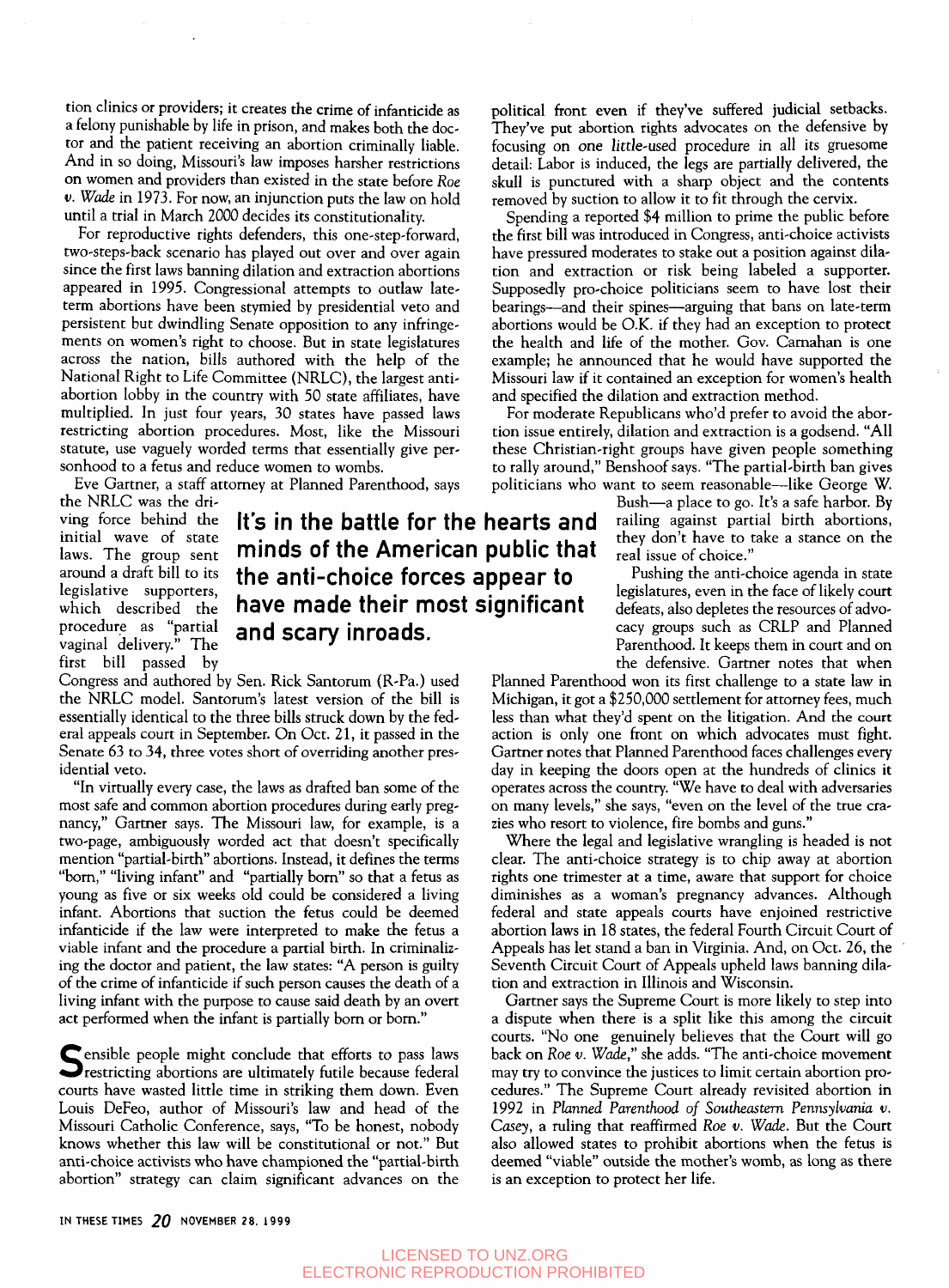I public, though, that the anti-choice forces appear to have t's in the battle for the hearts and minds of the American made their most significant and scary inroads. A January 1998 *New York* Times poll on abortion rights compared results to those of a survey conducted 10 years earlier and found that support for legal abortion was slipping. Although the majority still supports legalized abortion, it now feels abortions should be harder to get and chosen less frequently. In 1989, 40 percent favored unrestricted access to sbortion; in 1998, only 32 percent did, with 45 percent believing restrictions should be imposed. Nearly 80 percent supported parental consent for teens and 24-hour waiting periods before abortions.

But those who credit the anti-choice movement for effecting shifts in public attitudes are giving them too much. Gory pictures of fetuses have long been the stock-in-trade of anti-abortion activists, and there have always been right-tolife legislators. Anti-choice activists have been successful because they've been able to ride the wave of a persistent backlash against women and feminism. Reproductive rights are the single greatest symbol of women's modest gains and the most obvious target of fundamentalist crusaders. Without a fertile climate of hostility toward women's autonomy, anti-choice elements would still be parading around with those tacky posters of supposed aborted fetuses dumped in trash cans.

The poll's most telling statistics reflect the anti-feminist trend, with many respondents claiming that women cavalierly choose abortion instead of accepting "responsibility for having sex." In 1989, 37 percent of those polled believed a woman should be able to get an abortion if the pregnancy would interrupt her career; 10 years later, only 25 percent did. And almost half said it was too easy to get an abortion today. Ironically, data from the federal Centers for Disease Control and Prevention show that the current rate of 20 abortions per 1,000 women is the lowest rate recorded since 1975.

The anti-choice movement can rightly claim advances in making abortions more difficult to get and influencing the public debate on women's reproductive rights. But there is little proof that groups like the NRLC are becoming a larger force, just more sophisticated and able to exploit public antipathy toward women's autonomy. Twenty years ago, conservative legislators failed to make headway with a Human Life Amendment that would have granted full rights to a fetus and banned abortion. Today, that strategy has morphed into "infant protection" and "partial birth" laws at the state and federal level.

Pro-choice forces are undoubtedly on the defensive, holding the line against government intrusion into women's wombs. The bulwark of their defense has been and will continue to be the courts, charged with enforcing a woman's constitutional right to privacy and to choose to terminate a pregnancy. For as long as *Roe v. Wade* remains the law of the lend, that is. But for a growing number of women, the right to caoose is nothing more than a theory. State restrictions on abortions, including parental consent and term of the pregnancy, as well as the ever-shrinking pool of doctors performing abortions, scarcity of clinics and financial barriextraining abortion, beaten, or entire and matricial barriers for poor women, already make abortion inaccessible if not illegal. And in the end, that's what really matters.